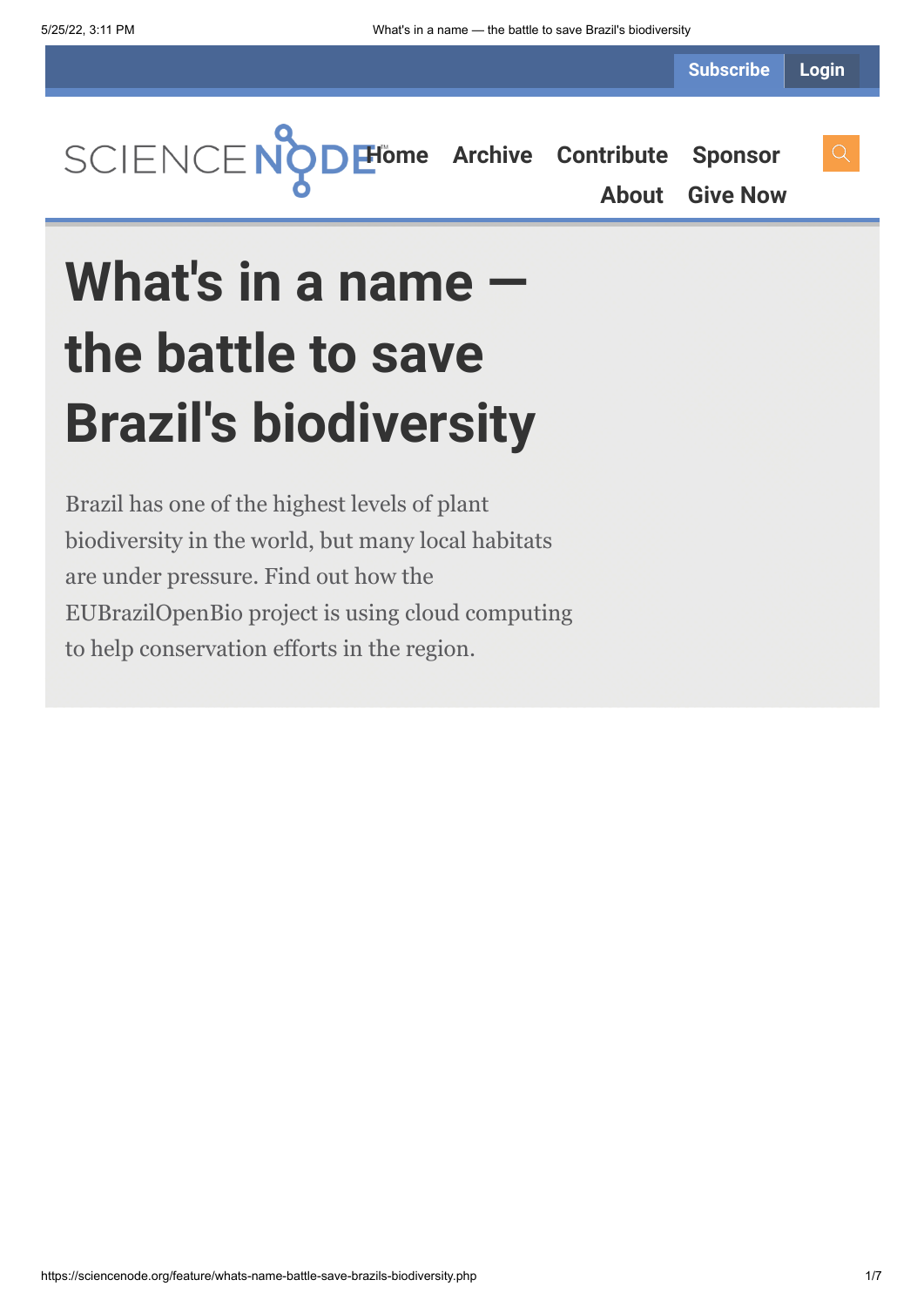

*The Amazon rainforest dominates over two thirds of Brazil. Image courtesy NASA, Wikimedia Commons.*

Brazil is one of Earth's greatest biodiversity hotspots and is home to more vascular plant species than any other country in the world. Over two thirds of Brazil is dominated by the Amazon rainforest, where one can find over 400 different tree species per hectare in many areas. Despite, deforestation of the Amazon having slowed to a rate [of around 4,500 square kilometers per year - down](http://www.obt.inpe.br/prodes/index.php) from a peak of over 27,000 square kilometers in 2004 - this biodiversity is under severe pressure. [354 of Brazil's plant species are currently listed as](http://www.iucnredlist.org/documents/summarystatistics/2012_2_RL_Stats_Table_6b.pdf) 'endangered' or 'vulnerable' and an additional 50 species are classified as being 'critically endangered'.

Consequently, it is of paramount importance that conservationists working in the region have access to reliable taxonomic information classifying the names of species. Such information is essential for reliable environmental science, for monitoring

### **Posted on JAN 23 2013 7:16AM**



**[Andrew Purcell](https://sciencenode.org/author/andrew-purcell.php)** European editor

**Share this story**



# **Republish**

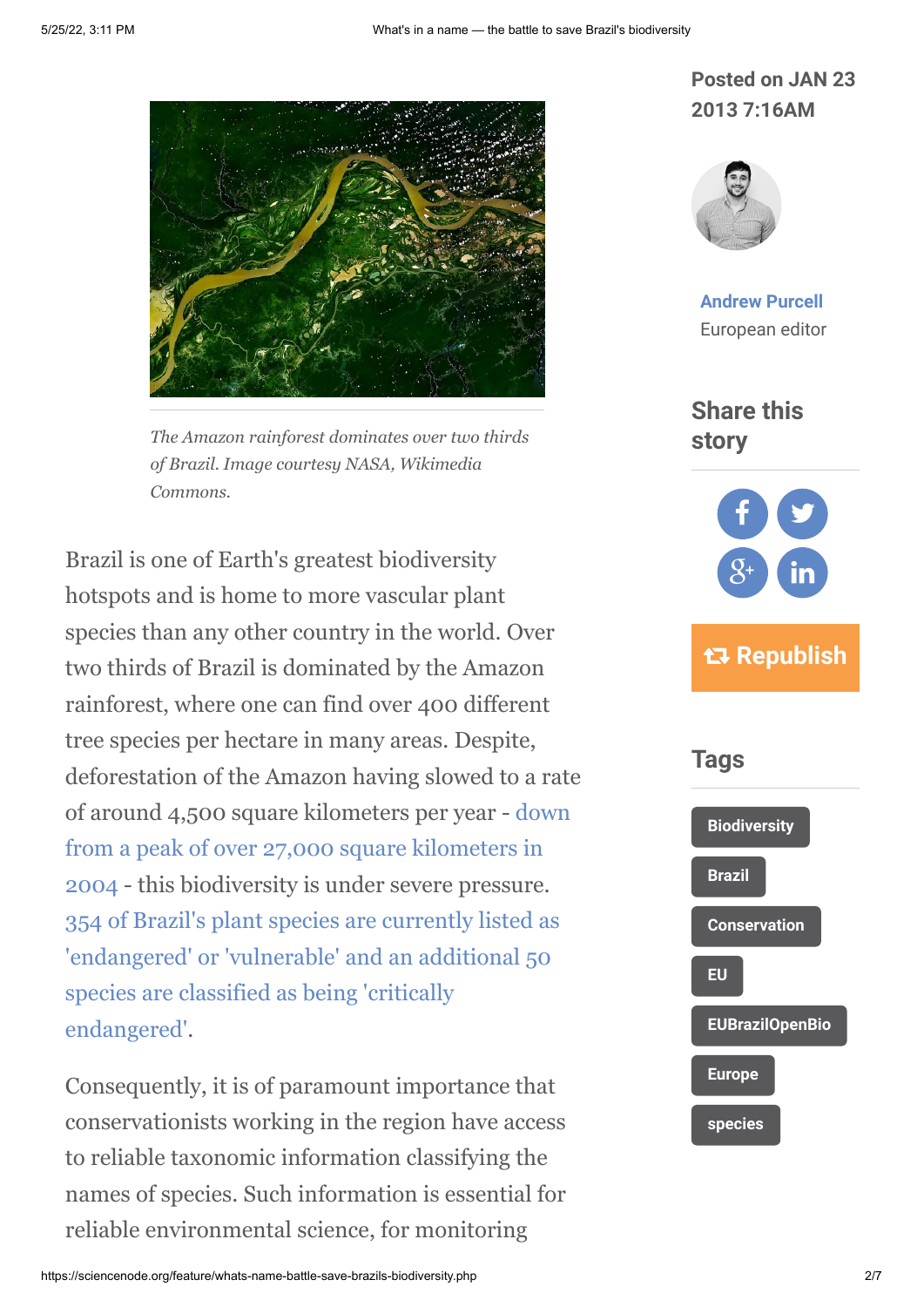changes in biodiversity and for effectively addressing challenges related to climate change, both locally and on a global scale. However, accessing and using taxonomic information is not always easy, since conservationists and researchers cannot always be sure that the same taxonomic name will appear in different catalogues of biodiversity in the region. Often, different names in different catalogues may in fact refer to the same species, or species listed in one catalogue may be omitted from another entirely.

"One major problem is integrating regional taxonomies that have been created locally for regional floras and faunas with global taxonomies linked to worldwide monographs and species databases" explains Alex Hardisty, director of [informatics projects at Cardiff School of Computer](http://www.cs.cf.ac.uk/contactsandpeople/staffpage.php?emailname=alex.hardisty) Science and Informatics, Cardiff University, UK. "The ability to cross-reference between regional and global taxonomic data sets is often masked by complex differences in the taxonomic classification used. A species may, for instance appear to be missing from one catalogue because it is subsumed within another species in the other catalogue".

Solving this problem is where [EUBrazilOpenBio](http://www.eubrazilopenbio.eu/Pages/Home.aspx) comes in. The project deploys a joint EU-Brazil cloud-computing-based e-infrastructure of open access resources that allows sharing of hardware, software and data on-demand. These resources are being put to use by both European and Brazilian scientists to help conduct a wide range of conservation and research programs. One such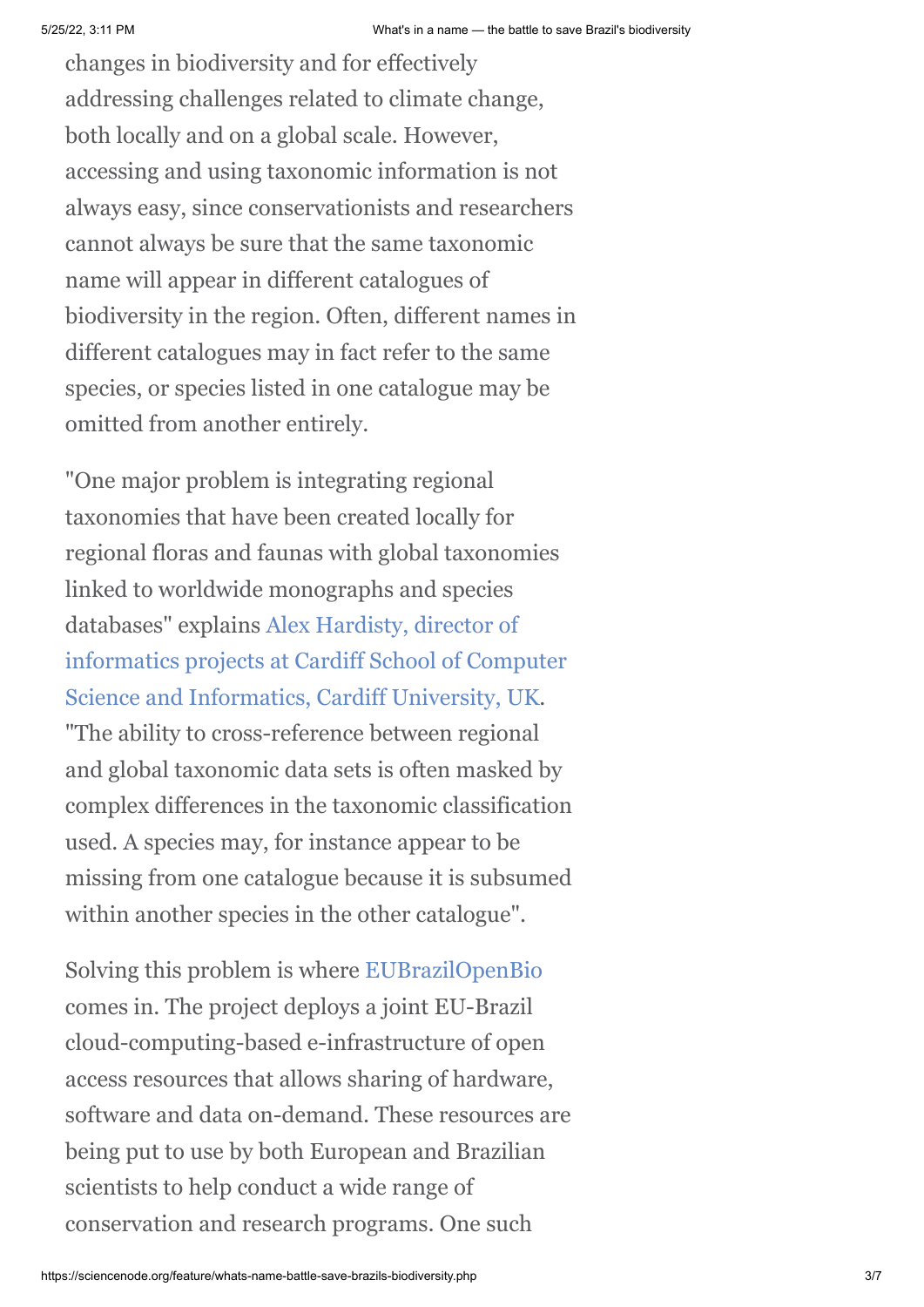[initiative entails use of the Catalogue of Life Cross-](http://www.i4life.eu/crossmapping.php)Mapping Tool, developed by scientists at Cardiff University, to improve taxonomic information relating to Brazil's plant species.

[The tool cross-maps the regional List of Species of](http://floradobrasil.jbrj.gov.br/2010/) Brazilian Flora, containing around 10,000 species organized under 40,000 plant taxa names (including synonyms), against the global [Species2000/ITIS Catalogue of Life,](http://www.catalogueoflife.org/) indexing about 150,000 plant species. The Catalogue of Life Cross-mapping Tool helps manage differences between catalogues by detecting, analyzing and reporting not only differences between two checklists of species, but also differences in their taxonomic treatment. It then identifies potential resolutions to help researchers resolve these differences.

## **A virtual herbarium**

The EUBrazilOpenBio project is also building on [the efforts of the Brazilian National Institute of](http://www.brasil.gov.br/sobre/science-and-technology/research-units/national-institute-of-technology-int) Science & Technology to create a [virtual herbarium](http://inct.florabrasil.net/en/) of flora and fungi. The aim is to generate species distribution (or [ecological niche](http://en.wikipedia.org/wiki/Ecological_niche)) models based on specimen data. "Our cooperation with the Brazilian Virtual Herbarium is also part of the drive towards a more complete and integrated view, identifying knowledge gaps in the biogeography of flora and using herbarium data to generate ecological niche models", says Vanderlei Canhos, director of the [Reference Centre on Environmental Information in](http://www.cria.org.br/eventos/iaed/vcanhos_bio.html) Brazil and EUBrazilOpenBio's Brazilian coordinator.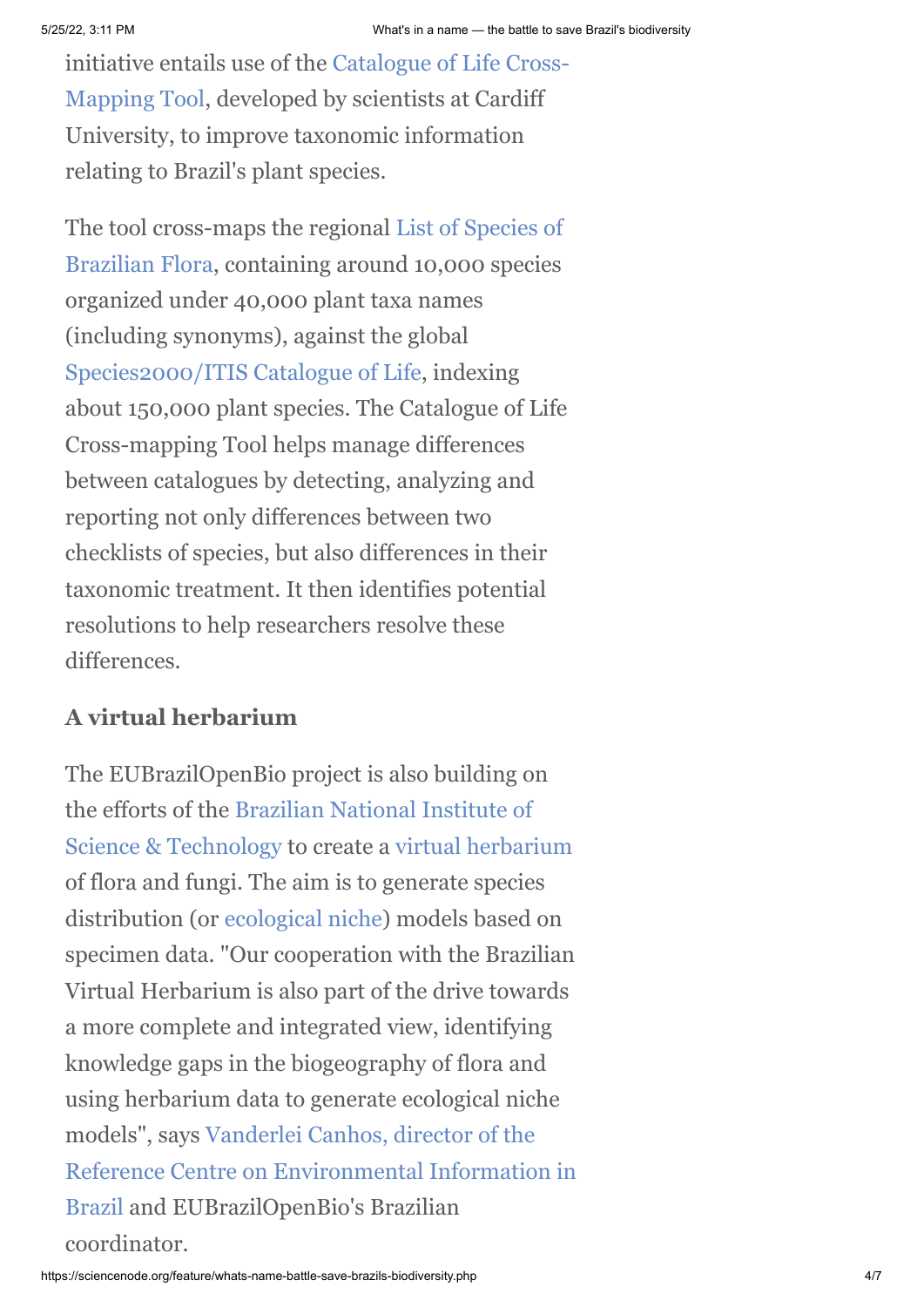Creating the virtual herbarium requires interaction with both the [List of Species of the Brazilian Flora](http://floradobrasil.jbrj.gov.br/2012/), which contained approximately 40,000 plant [names in its most recent edition, and the Species](http://splink.cria.org.br/index?&setlang=en) Link network, which currently provides almost 5 million species occurrence records from hundreds of institutions.

The idea is to benefit from the 'taxonomic intelligence' of the tool and support a pilot study that analyzes the regional plant catalogue of Brazil against the global index of plants within the Catalogue of Life. This will be used to improve the linkage between the terms in the lists and to enahance both the Catalogue of Life and the Brazilian List of Flora. In turn, this will allow taxonomic and biodiversity specialists to utilize richer data and will hopefully also lead to the exchange of information in both directions (from the regional Brazilian List of Flora to the Catalogue of Life and *vice-versa*), thus helping to fill and close gaps between the different taxonomies. This consolidation is likely to be a significant boon to the conservation efforts of scientists who make use of these catalogues in their research and should help provide a fuller picture of biodiversity levels in Brazil.

The motivation behind EUBrazilOpenBio is twofold, says Rosa Badia, the project's European coordinator. "On one hand it aims to tap into existing different European and Brazilian high quality data sources and tools to provide biodiversity scientists with easy access to an even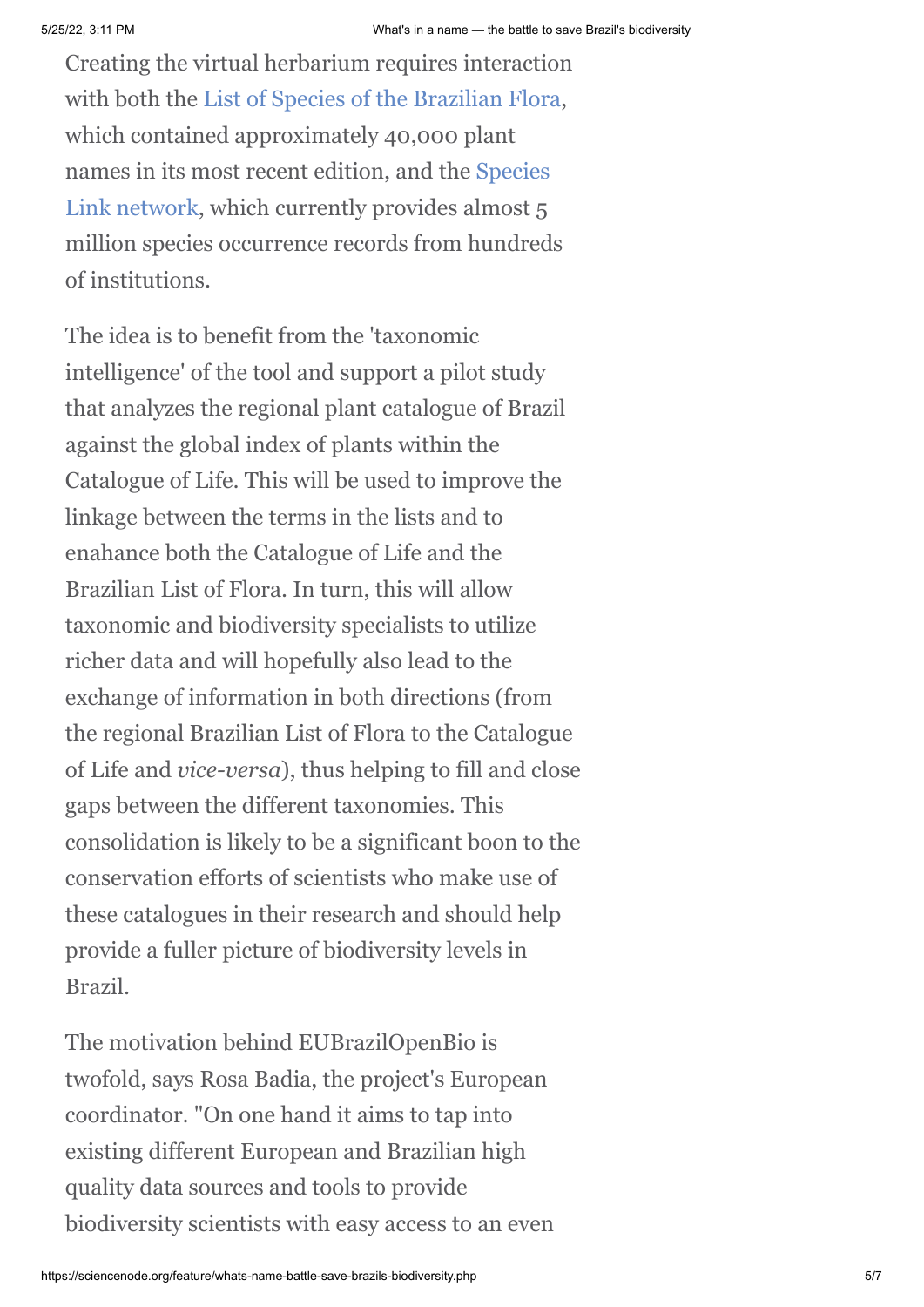greater knowledge base, achieved through the integration and shared use of appropriate computing resources."

However, she adds: "A second key defining characteristic of the EUBrazilOpenBio initiative is its goal to aggregate disparate compute and data technologies into a coherent and integrated research environment for the benefit of the biodiversity community. EUBrazilOpenBio supports the open access movement, promoting the concept of openness for scientific research by leveraging the achievements, components and infrastructures developed in other projects, so that both regions can capitalize on earlier investments and bring to the table experiences on user-centric approaches."

This principle of capitalizing on existing einfrastructure is absolutely central to EUOpenBio, as the project's Brazilian scientific director, Vinod Rebello, explains: "The infrastructure is using carefully chosen core technologies from other projects. Rather than create a new monolithic infrastructure, we wish to demonstrate an infrastructure model that is capable of harnessing existing disparate resources (infrastructures) to provide a coherent research environment for scientists."